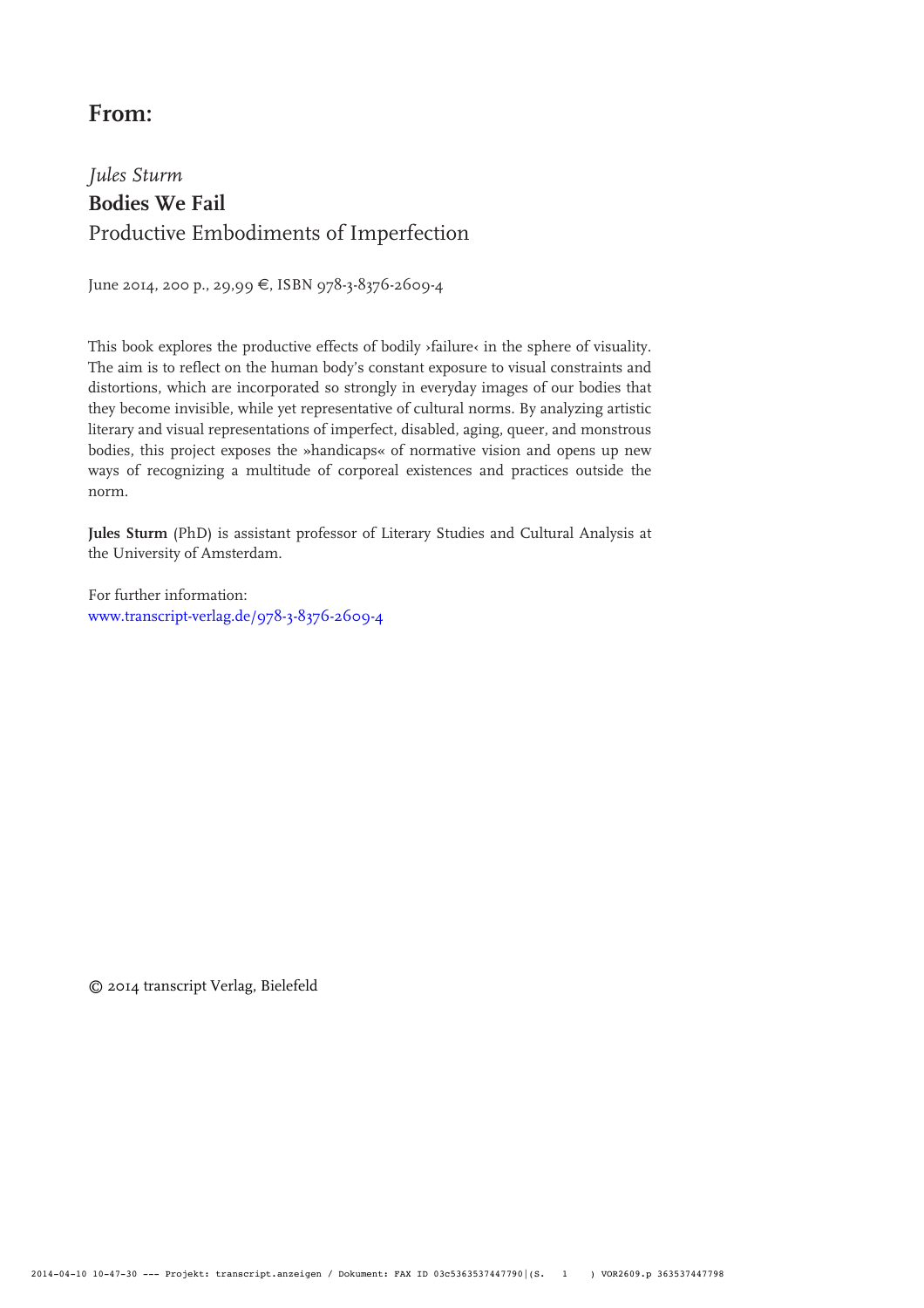## **Contents**

**Illustrations** | 9

**Acknowledgments** | 11

**Introduction** | 15 The Body in Art – The Body in Theory – The "Failing" Body

- **1 Reading for Monsters** | 27 Gothic Monsters – Reading the Monster – Performative Reading – Subverting Performance
- **2 Vulnerability** | 53 Distorted Vision – Relational Vulnerability – Ethical Vulnerability – A Vulnerable Aesthetic
- **3 Portraiture and Self-Loss** | 85 Narcissus and the Loss of Self – From Scientific Display to Artistic Self-Imaging – Showing an Account of Oneself
- **4 Absence in Mapplethorpe's Wake** | 117 Photography in the Face of Death – Politics of Absence – Productive Vision – The Unconsciously Visible – Modes of Becoming Image
- **5 Mirroring Age** | 149 The Foreign Body – Reverse Mirror Stage – Mirrored Intimacy – Horizontality and the *Informe* – Formless Materiality

**Afterword** | 183

**Bibliography** | 189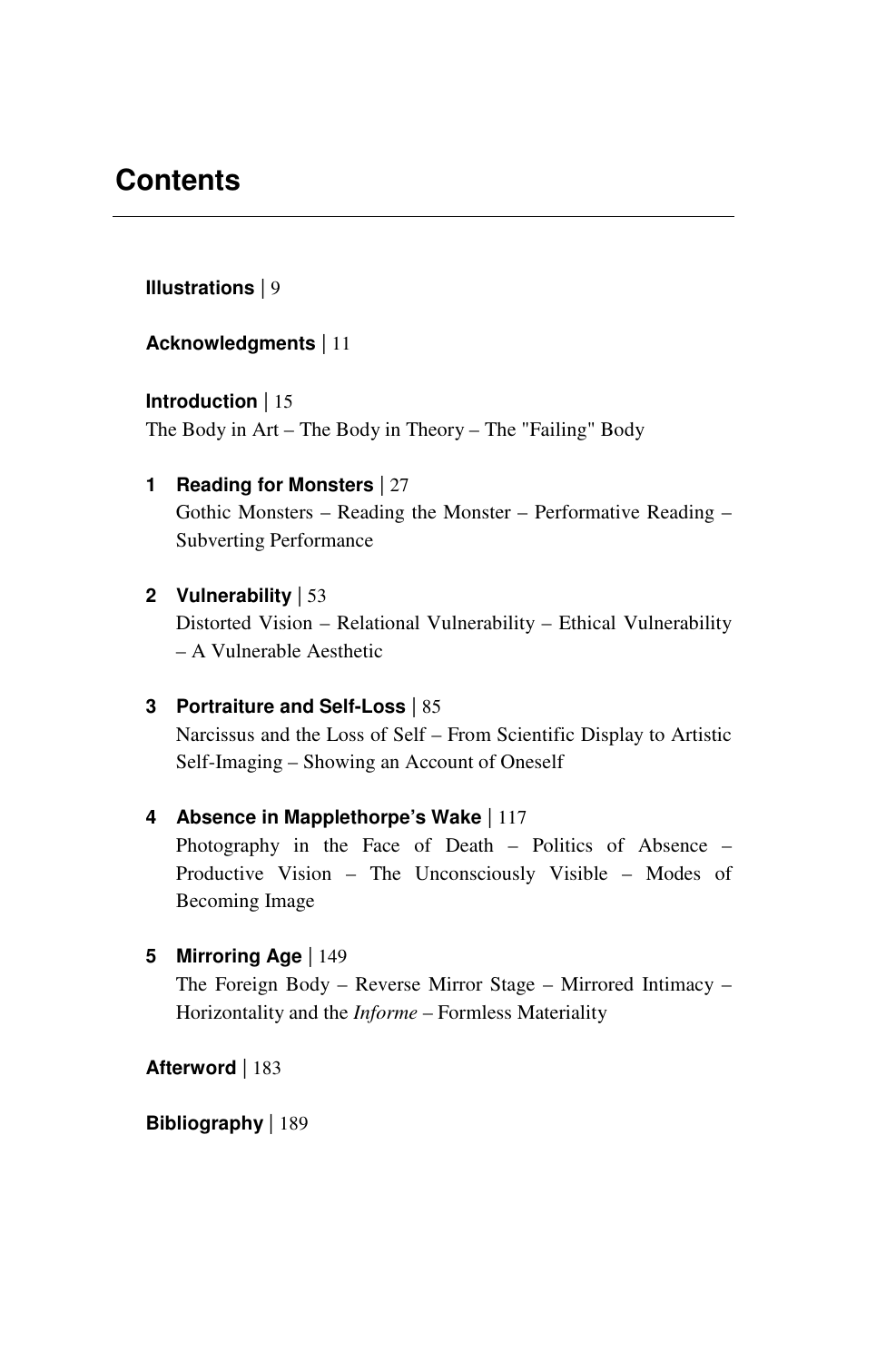### **Introduction**

 $\overline{a}$ 

Ästhetik ist ja nichts als eine angewandte Physiologie. FRIEDRICH NIETZSCHE

All art comes from terrific failures and terrific needs that we have. It is about the difficulty of being a self because one is neglected. Everywhere in the modern world there is neglect, the need to be recognized, which is not satisfied. Art is a way to recognize oneself. LOUISE BOURGEOIS

The queer art of failure turns on the impossible, the improbable, the unlikely, and the unremarkable. It quietly loses, and in losing it imagines other goals for life, for love, for art, and for being. JUDITH HALBERSTAM

In August 2010, I visited an exhibition of the artists Louise Bourgeois and Hans Bellmer in Berlin.<sup>1</sup> In juxtaposing a selection of works by these two

<sup>1</sup> *Double Sexus* was shown at Sammlung Scharf-Gerstenberg, Berlin, in summer 2010. The exhibition was later shown at Gemeente Museum in The Hague in winter 2010-11.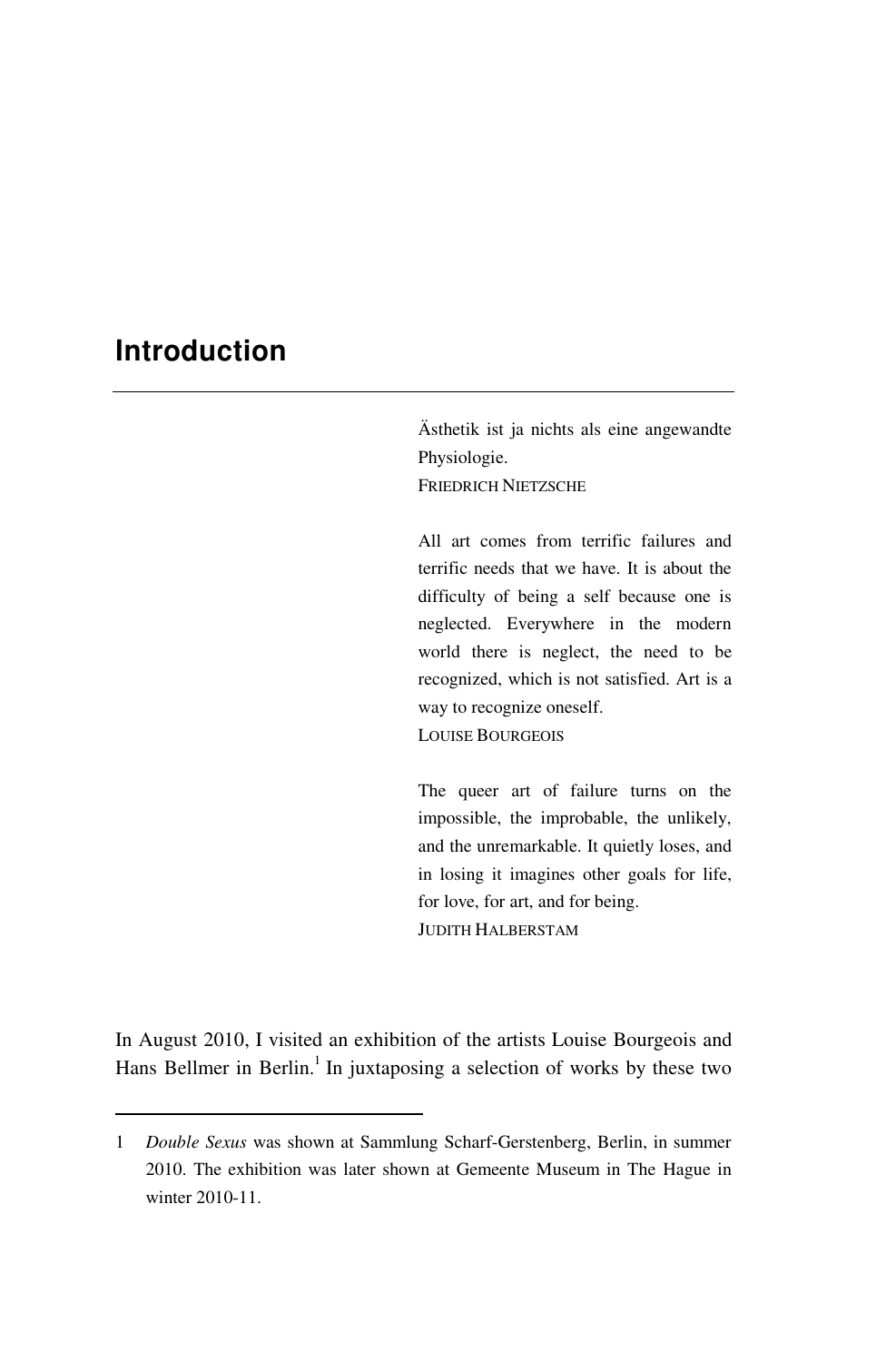artists, *Double Sexus* created an intimate dialogue between two surrealists who never met. At the center of this dialogue stood the question of the human body. The exhibition's title alludes to the insoluble form of the sexes, which was represented in the show by manifestations of androgyny, duplicated limbs, and mirrored sexual organs. In unapologetic defiance of the identifiable body, the exhibition staged encounters with an abundance of unusual embodiments, challenging with humor and creativity our abiding beliefs in corporeal norms.

As presented in *Double Sexus*, the artists' works portray the body as a boundless life-form that both allows and extends our forms of perception. In contrast to presentations of the human body as an object, often suggesting an inflexible nature, here it is represented as a variable in social, sexual, and political life. Moreover, the body is treated as a form of critical art, which blurs the boundaries between artist and art object, self and other, sameness and difference, norm and deviation. In these respects, *Double Sexus* is exemplary for the book that is to follow.

#### **THE BODY IN ART**

 $\overline{a}$ 

"For me," observes Bourgeois, "sculpture is the body. My body is sculpture" (Kittelmann and Zacharias 2010). Of course, such a focus on the body has had a long and varied history, going back at least to the late 1950s, when the term "body art" was coined and began its evolution.<sup>2</sup> Associated with artists such as Bruce Nauman, Gilbert and George, Otto Mühl, Hermann Nitsch, Carolee Schneemann, and Vito Acconci**,** it grew to encompass the works of Marina Abramovic, Hannah Wilke, and VALIE EXPORT, among others. Body art was above all an activist art form, reflecting a new experience of subjectivity that was embodied rather than transcendental: it was necessarily contingent on others, and irreducible to a single image. The genre intersected with the student protests of the 1960s and 70s and the liberationist discourses of movements advocating greater rights and freedoms for women and for gays and lesbians. It assumed the use or enactment of the artist's body in the work of art. In opposition to

<sup>2</sup> On the history of body art and further developments in body-oriented art practices, see Jones 1998.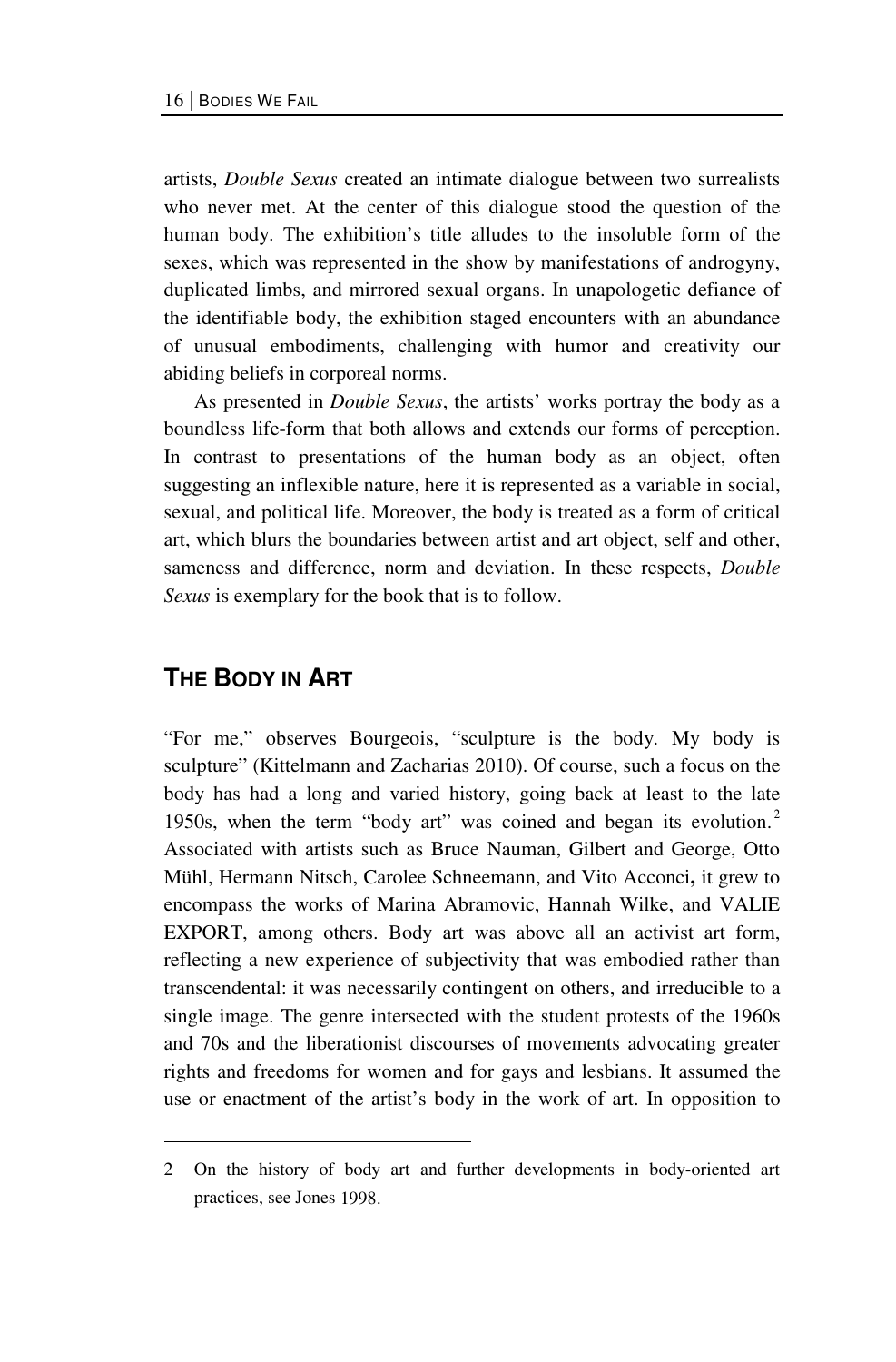Cartesian thought, which postulates a mind-body split and assumes knowledge to be stable and objective, body artists reconceived the subject as being simultaneously non-coherent and embodied. The body was thus recognized as a central actor to challenge conventions of subjecthood.

Whereas earlier body artists focused mainly on the body's role in selfother relationships, the artists who came later tended to explore the body *as*  self and to expose it as unnatural, or what some have called "posthuman."<sup>3</sup> Body-oriented art practices of the late twentieth century, by artists such as Orlan, Laura Aguilar, and Stelarc, treated the body as an organic and indeed mortal organism, whose corporeality was mutable. These artists refused the conception of a fixed materiality. By turning the body inside out, they claimed visual representation to be (at least partially) unsuccessful in comprehending the meaning of "self." Subjectivity was exposed as something that could not be grasped, even with the help of technological mediation, abstract knowledge, or through the flesh itself, because it failed to show itself in a recognizable, visible form.

This "loss" of the self, and the simultaneous transmutability of the body, is also the focal point of the art of Bourgeois and Bellmer. Yet, in my view, and in apparent contrast with many body artists, they treat the body not as magical nut to crack or foreign planet to explore, but as intimate companion to love and cherish. The body invites this relationship because of its emblematic negativity, its vulnerability, its deficient stability, and, last but not least, its mortality. Their art involves the body as emotional object, which thus enters the world of a self that *feels* rather than *knows* or acknowledges the limit of knowledge. By incorporating the possibility of failure into projects related to physicality and humanity, the two artists not only expose the body's limitations, but they extend the body's dimensions.

 $\overline{a}$ 

<sup>3 &</sup>quot;Posthuman" is a term used in critical theory to describe the reconsideration of the "historically specific construction called *the human*" (Hayles 1999: 2). The posthuman view, the body as biological substrate for the human being is questioned; instead, the body is postulated as a prosthesis of human consciousness that we have learned to manipulate, and the embodied human is seen as being seamlessly entwined with intelligent machines. By regarding the biological body as a questionable basis for the human, the assumption that a "self" resides in this body becomes problematic as well. For more on the history of the posthuman, see Hayles 1999.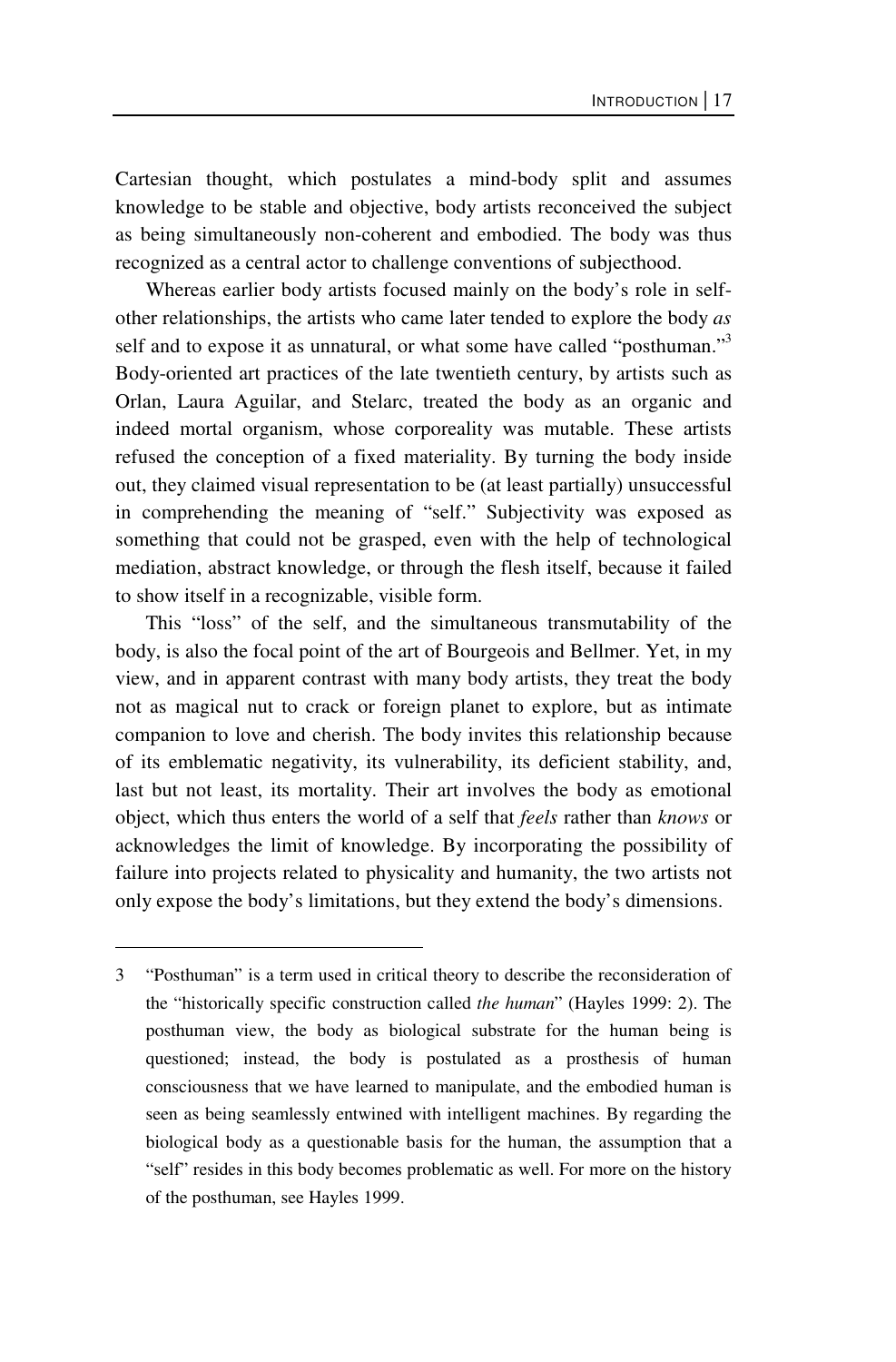This embrace of seemingly negative corporeal attributes, which most expressions of body art have sought to overcome, is of central importance to my project. In this study, I analyze works of literature, dance performance, photography, and sculpture that are representative of body art practices in that they "place the body/self within the realm of the aesthetic *as a political domain*" (Jones 1998: 13). This aesthetic proposes that art is not only a means to disrupt hegemonic body politics, but is also a site where corporeal or sensory perception is negotiated. While I do not want to disregard the political aspects of body art practices in this book, I am primarily attempting to reconsider the "simple" practices of reading and seeing corporeality. These cultural practices are analyzed and challenged by looking at ambiguous, disabled, partially absent, doubled, or compounded bodies in specific cultural objects. Much in Bourgeois's sense, I aim to look at the body through its negative, disruptive, disabled, yet productively critical and indeed desirable characteristics.

The objects of my analysis in this book embody and expose these characteristics in different ways. In Djuna Barnes's novel *Nightwood*, the human body is presented as hovering precariously close to monstrous and animalistic realms of embodiment. The documentary film *augenblicke N*  shows disabled bodies as exposing blindness toward difference. Claude Cahun, Del LaGrace Volcano, and Robert Mapplethorpe present photographic self-portraiture as a form of self-loss and bodily absence in representation. Finally, Antony Crossfield's and Robert Gober's artworks reveal that the progressive discourse of self-formation and the stable bodyimage is disabling for the development of aging identities. To analyze these particular cultural objects, I look at them through the lens of theoretical concepts that reflect a comparable historical or epistemic negativity. Marginalized fields of research in the humanities, such as queer, disability, and aging studies, have allowed me to address specific critical issues in the study of the body. Simultaneously, I use the sensory quality of the artworks to highlight the shortcomings of disembodied and abstract forms of theory.

 If bodies in art have triggered the awareness that bodies are products as well as agents of culture and social interaction rather than passive natural givens, bodies in theory have often been treated as the material, inert counterpoint to thought. Despite or because of their status as mere *objects*  of analysis, bodies were banished from the process of knowledge production and were put on stage for theoretical inspection. The voyeuristic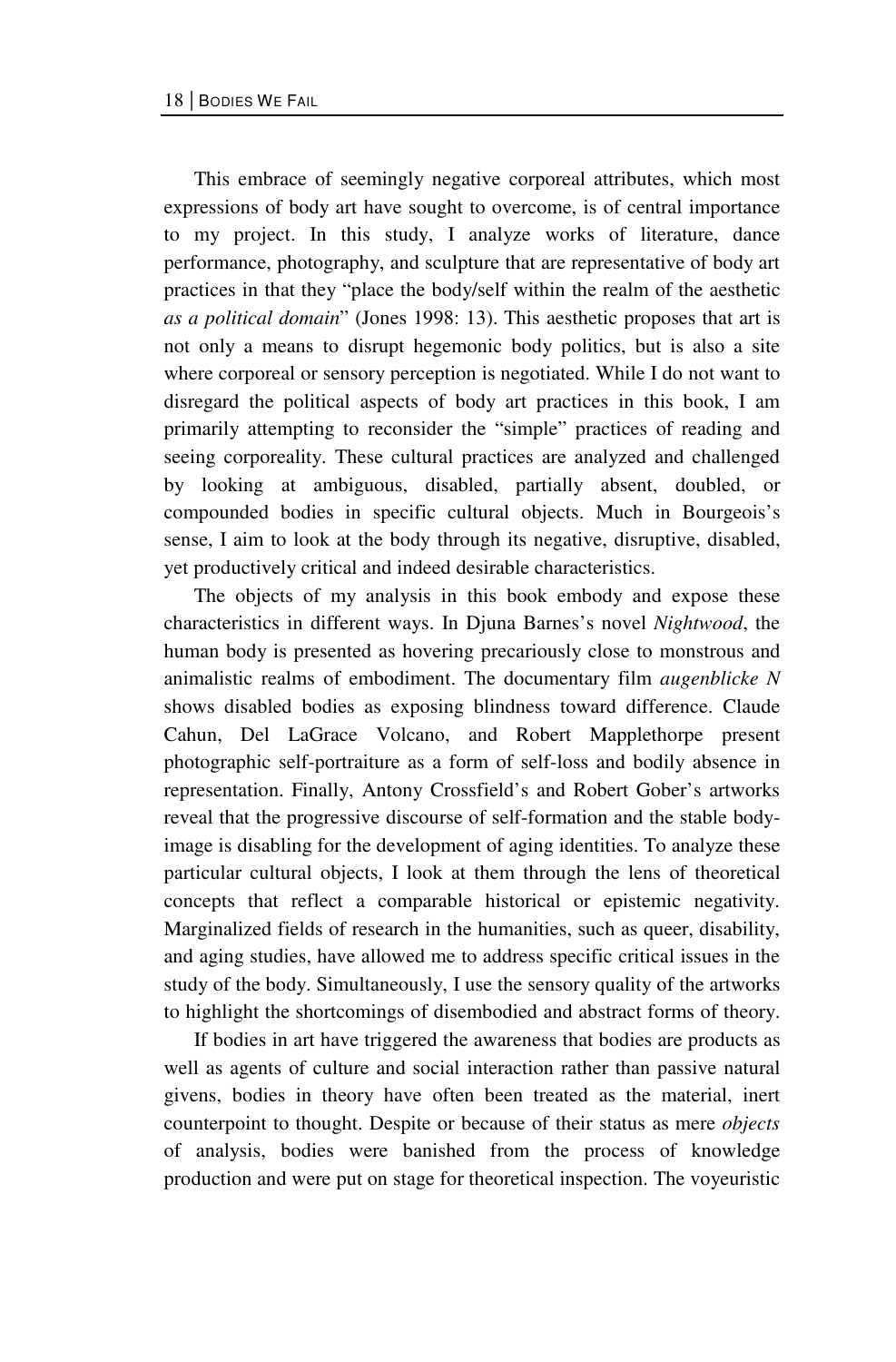and disembodied character of many theories of the body causes something essential to be overlooked: namely, the "being there" of the theorist's body that perceives, senses, and feels what it observes and describes. This as-yetdisembodied practice of theory has motivated me to focus on cultural objects that have touched me, and thus have affected my theorizing. As a result, the body in art became linked to the body in theory in this study, adding to it a partly unseizable, mutable, yet material dimension.

#### **THE BODY IN THEORY**

 $\overline{a}$ 

Despite the body's absence or dismissal within dominant Western intellectual traditions, the familiar model of incorporeal abstraction became a contested site in theories of the mid-to-late twentieth century. In the wake of Descartes' rationalism, the body was rejected as an obstacle to rational knowledge production, resulting in a veritable somatophobia in the humanities (Robinson 2000: 72). The body was, however, never wholly absent from theory, and it played a key role in the development of theoretical methodologies; it was theorized in order to be transcended, in the pursuit of a fully rational subjectivity. $4$ 

The influence of phenomenological and psychoanalytic thought transformed such accounts of subjectivity by postulating an intricate and irreducible connection between the constitution of the subject and the body. Although sometimes accused of being indifferent to materiality, postmodern and poststructuralist theories radically changed the ways that bodies were theorized. The insight that the body is a discursive construction does not deny the material foundation of bodies, but it insists that an analysis of the body is necessarily mediated by the context in which it is conceived. $5$ 

However, despite the efforts to theorize the body, critical thinkers such as Jacques Lacan, Maurice Merleau-Ponty, Donna Haraway, and Judith Butler have made it increasingly clear that, as Gayatri Spivak asserts, "The

<sup>4</sup> For turn-of-the-twentieth-century thought on physiognomy, see Sekula 1986.

<sup>5</sup> In *Bodies That Matter* (1993), Judith Butler not only proposes the discursive construction of bodies but also, in reference to Derrida, conceptualizes the materialization of corporeal norms in and through language.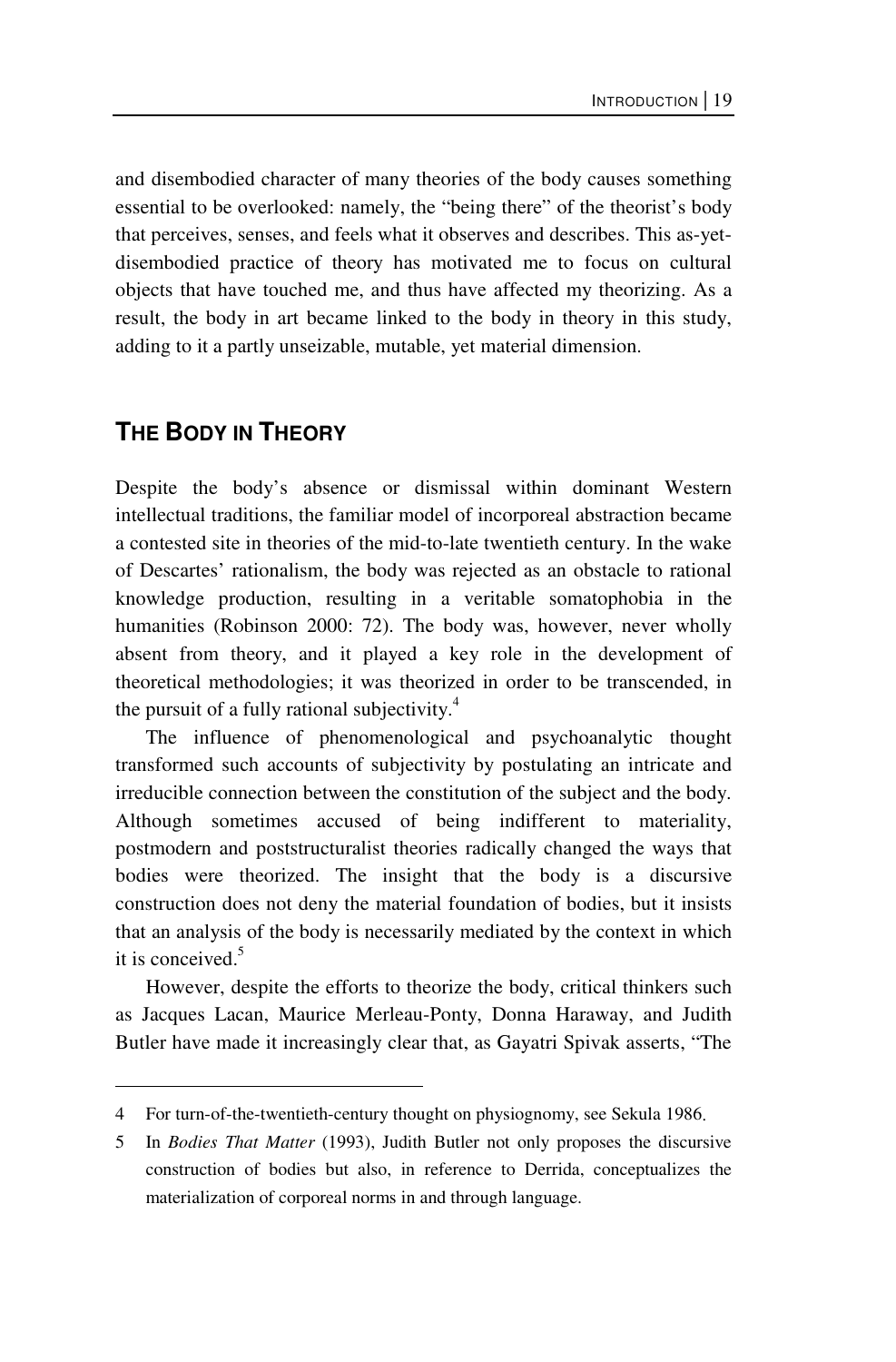$\overline{a}$ 

body, as such, cannot be thought" (Spivak, quoted in Butler 1993: 1). Yet, unlike their somatophobic predecessors, these theorists have regarded the body as multiple, unruly, and fathomless – embodying an infinity of differences in sexuality, skin color, class, age, ability, and mobility. This premise resonated with the longstanding nightmarish conceptions of the body as monstrous, leaky, contagious, and mysterious in mainstream cultural beliefs and practices. The categorizations of the human body as negative or unacceptable were now seen to be expressions of the body's productivity and unforeseeable promises. The simultaneous positive and negative interpretations of the same assumption – the uncontainable body – make the body not only a welcome object of study, but also a minefield of cultural contestation. Despite this development and the ensuing expansion of the body's definition, theory was forced to confront, and must continue to deal with, the material conditions of the body and the cultural regimes that surround and constitute it.

The body is a physical object in the sense that it exists in space and in time. Despite enduring continuous changes, and despite being an animated object, it maintains a certain form, is caught within specific boundaries, and ceases to exist as social body with the death of the person who inhabits it. The body is distinguished from other physical objects, or from the bodies of others, because the subject who inhabits it cannot get away from it, is able to view it only from certain perspectives or with the help of mirrors, and experiences kinesthetic and other sense perceptions – indeed, the world itself – only through that particular body. In addition to having this phenomenal self-experiential quality, the body, however, is an object that is significantly exposed to defining historical, geographical, and cultural conditions. Consequently, the body is at once a subject's most intimate experience, and her or his most inescapable form of public constitution.

The reason why a person can see her body only from certain perspectives is because one can only see with and through one's own body. <sup>6</sup> Theorists in gender and disability studies, phenomenology, psychoanalytic theory, performance studies, queer and visual theory have sought to incorporate this "seeing with." The body's duplicitous status as

<sup>6</sup> Throughout this book, I will use a universal "she" rather than specifying two genders. This choice reflects the unfortunate yet recognizable limitation of gender pronouns in a world in which a multitude of gendered identities and bodies exist.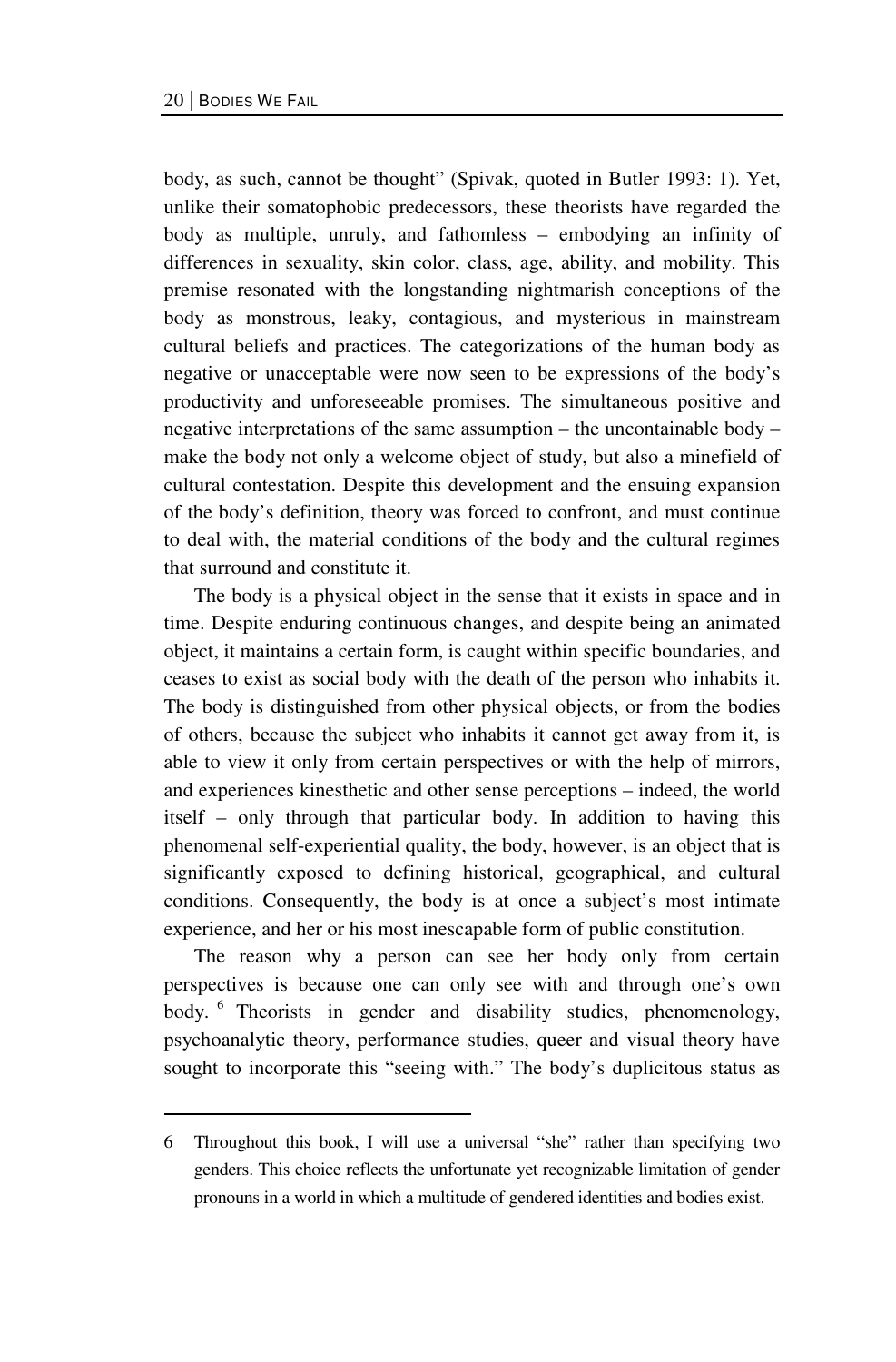object and subject has probably been its most valuable characteristic in relation to theories of the body. However, despite its seemingly holistic nature, the body's most limiting yet constitutional companion is its blindness towards itself. The eyes with which a body sees the world and other bodies cannot see themselves seeing.

In this book I attempt to take the body's lack of self-seeing, which many theories of the body have contested and sought to overcome, as a productive quality, to be used to reveal new forms of "seeing," perceiving, or knowing. Instead of attempting to conquer this structural deficiency, I explore the possibilities of other forms of awareness, necessitated or enabled through limitation. I suggest that through a positive conception of certain restrictions of the self and the body – which have, negatively, been ascribed to culturally or physically marginalized groups and individuals – a theory of the body can become a tool to scrutinize unilateral tendencies toward positivism, strength, growth, performance, efficacy, efficiency, and a general dismissal of limitations.<sup>7</sup> The aspect of blindness or imperfect seeing not only promotes a theoretical dialogue with impaired, queer, colored, aged, or other culturally, socially, and politically restricted bodies, but it also calls for a cultural theory that accounts for the unacceptable aspects of every body. Advances in body augmentation or enhancement through the use of technology, medical developments, and the refusal to succumb to the human organism's circumstantial expiration: these developments have made it increasingly more difficult to theorize the body in its particular capacity to simultaneously represent objecthood and subjecthood, stability and change, conformity and individualism. My aim is not to develop an all-inclusive theory of the body, but to try to let the body in art be a mirror for theoretical accounts – accounts that ideally attempt to draw on their own blind spots to develop new forms of seeing and knowing.

### **THE "FAILING" BODY**

 $\overline{a}$ 

Throughout this book I explore the effects of what I term "productive failure." Failure is a form of deficiency when an anticipated action is not

<sup>7</sup> See a critical account of performance paradigms in McKenzie 2001.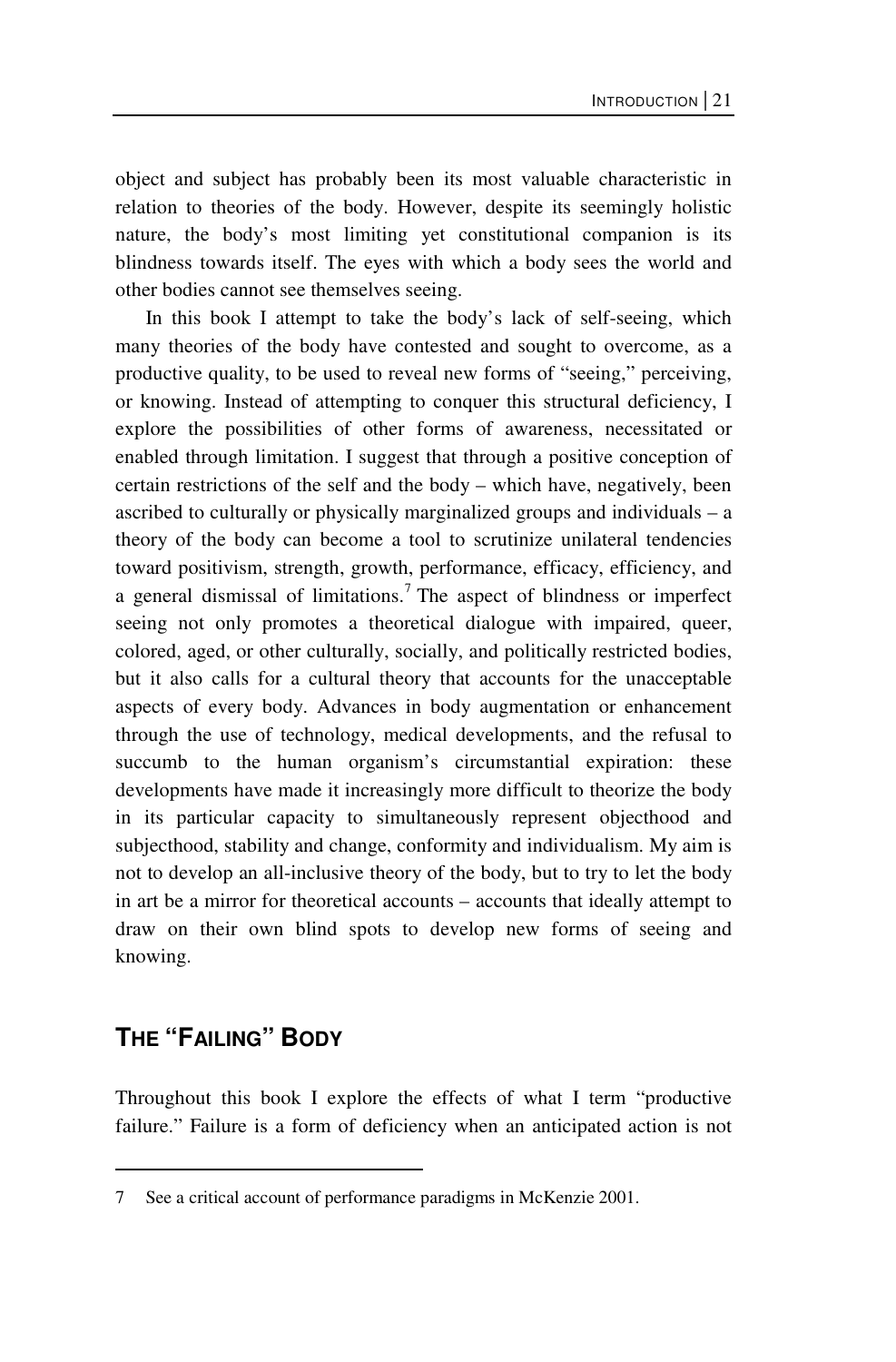$\overline{a}$ 

achieved, or is accomplished in a different way than anticipated. Failure also signifies an inability to meet and conform to certain norms. These two most common definitions of failure are negatively connoted and depend on forms of achievement that assume and promote functionality, structural sameness, efficiency, positivity, evolution, and progress. As such, I find the effects of failure not particularly productive for critical thought, since they can only be measured in dichotomous terms such as good and bad, or better and worse.

To formulate another conception of failure, I want to refer to Kaja Silverman's paradigm of the "good enough" (1996: 4). <sup>8</sup> Silverman develops the notion of the "good enough" to dismantle the binary opposition between corporeal ideality and abjection. She thereby reveals that we can always only approximate an ideal even as we never totally fail to achieve a certain rendition of some ideals. In this sense, the "good enough" allows us to reeducate the look we direct toward our own and others' bodies by rejecting corporeal ideals and by giving more positive weight to physical approximation, partiality, difference, uncertainty, indeterminacy, improvisation, and "unreality" (ibid: 55). In Silverman's view, to fail to realize the ideal is to achieve the "possibility of productive vision – of an eye capable of seeing something other than what is given to be seen, and over which the self does not hold absolute sway" (ibid: 227). Failure is here expressed as producing something new and other, through a partial loss of control for the autonomous subject. Productive vision is thus built not only on failing ideality, but also on failing the self-sufficient and homogeneous subject. I take this critical yet productive version of "failure" as my starting point to argue for the positive transformative effects of other seemingly negative concepts surrounding the body, such as monstrosity, vulnerability, self-loss, absence, and aging.

<sup>8</sup> Silverman borrows and develops her notion of the "good enough" from D. W. Winnicott's conception of the "good enough mother," who is "to be preferred to her ideal counterpart, since she does not attempt to fill the void upon which desire is predicated" (Silverman 1996: 225). Since every ideal is constituted on a projection, predication, or the expectation of others, which is not necessarily to the advantage of the child, the "good enough mother," and Silverman's more general adaptation of the "good enough" concept, breaks with the idea that our most productive forms are those of success, sufficiency, and fulfillment.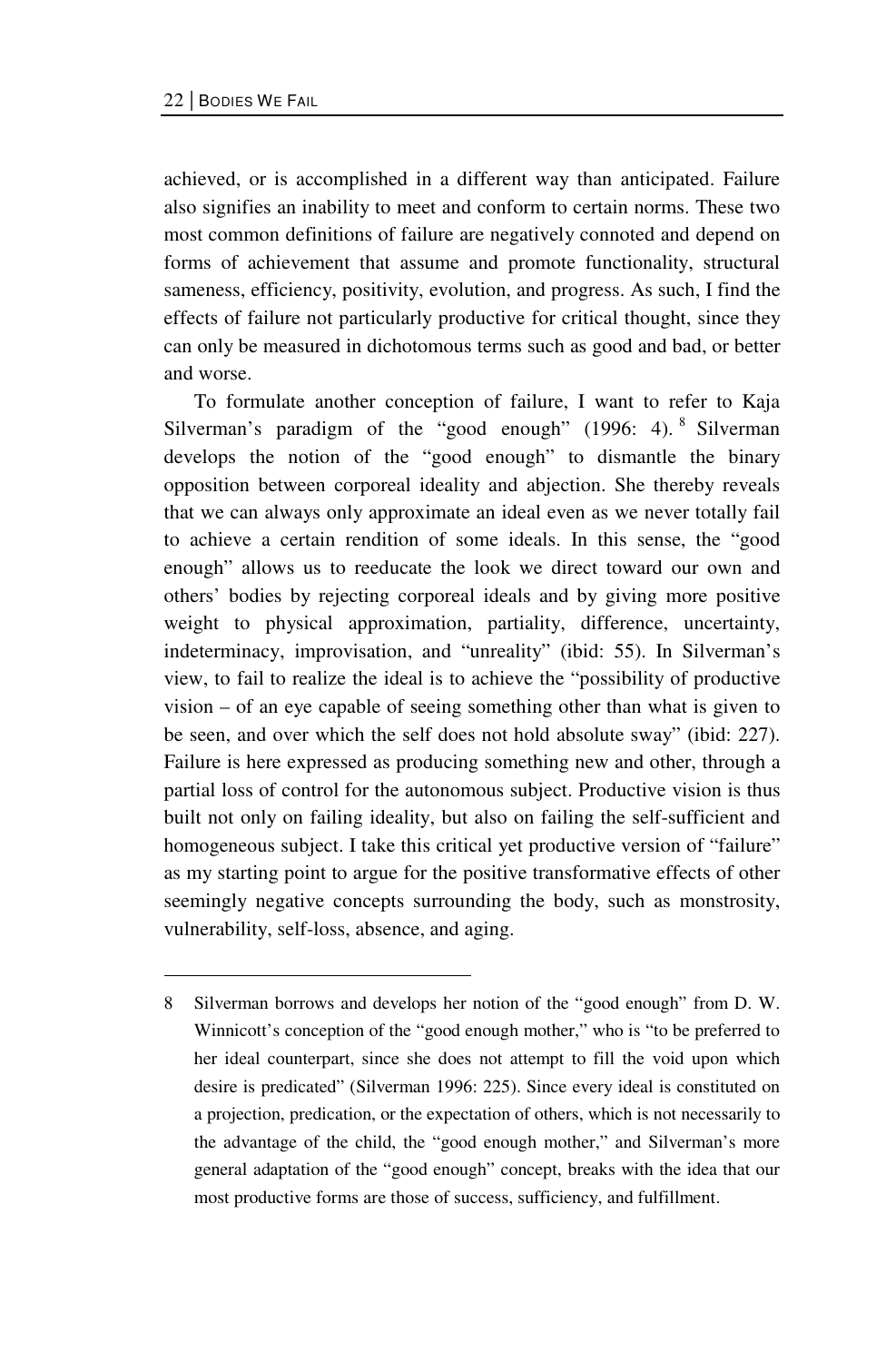These concepts do not merely describe the failure of certain bodies to fulfill corporeal standards, but they also bring to the fore how these standards, and the culture at large, *fail* certain bodies and subjects; how failed bodies become failed selves and failed humans, and how they become outsiders, queers, and monsters. By reframing notions of corporeal failure, and by revealing the failure of vision and visibility, I aim to expose the deceptively all-encompassing bodily mappings of the human subject as exclusionary and prejudiced.<sup>9</sup> In this study, I claim that "failed bodies" are a valuable source for reeducating the ways we picture our bodies and our selves.

In chapter 1, I use the negatively connoted concept of the monster as a means of corruption; with the monster figure I aim to corrupt the meaning of normal bodies. The concept of the monstrous body further allows me to reconsider how bodies are commonly read and interpreted. The monster embodies a plurality of differences and challenges categories of humanity, race, age, sexuality, gender, and the subject, categories that are intrinsically linked to corporeality. Although the figure of the monster has long been a familiar and welcome subject in popular culture, it is in its role as a concept – the monstrous – that it is most disruptive. The monstrous body reflects both the creepy yet desired figure of the monster, as well as the unsettling concept of the monstrous, discomfiting because it remains ultimately strange and unknowable. Acknowledging that the monstrous is thus associated with otherness and exteriority, this chapter aims to read the traits of the monster that are beyond the projection of monstrosity onto the other. The monster is read as a productive form of embodiment, which motivates not only fear and disgust, but also desire and intimacy, and which gives an account of our culture's conception of human bodies. This chapter opens the stage for a discussion of other so-called negative concepts of the body.

In chapter 2, I use the concept of vulnerability, an existential state that may potentially belong to all bodies but has nonetheless been characterized

 $\overline{a}$ 

<sup>9</sup> In her remarkable study on the queer art of failure, Judith Halberstam refers to Californian artist Judie Bamber to show how failures of visuality create a horizon of simultaneous possibility and disappointment. Halberstam contends that the subject of Bamber's is limitation and that the function of the limit in visibility means that we should learn to "adjust to less light rather than seek out more" (97; 105-6).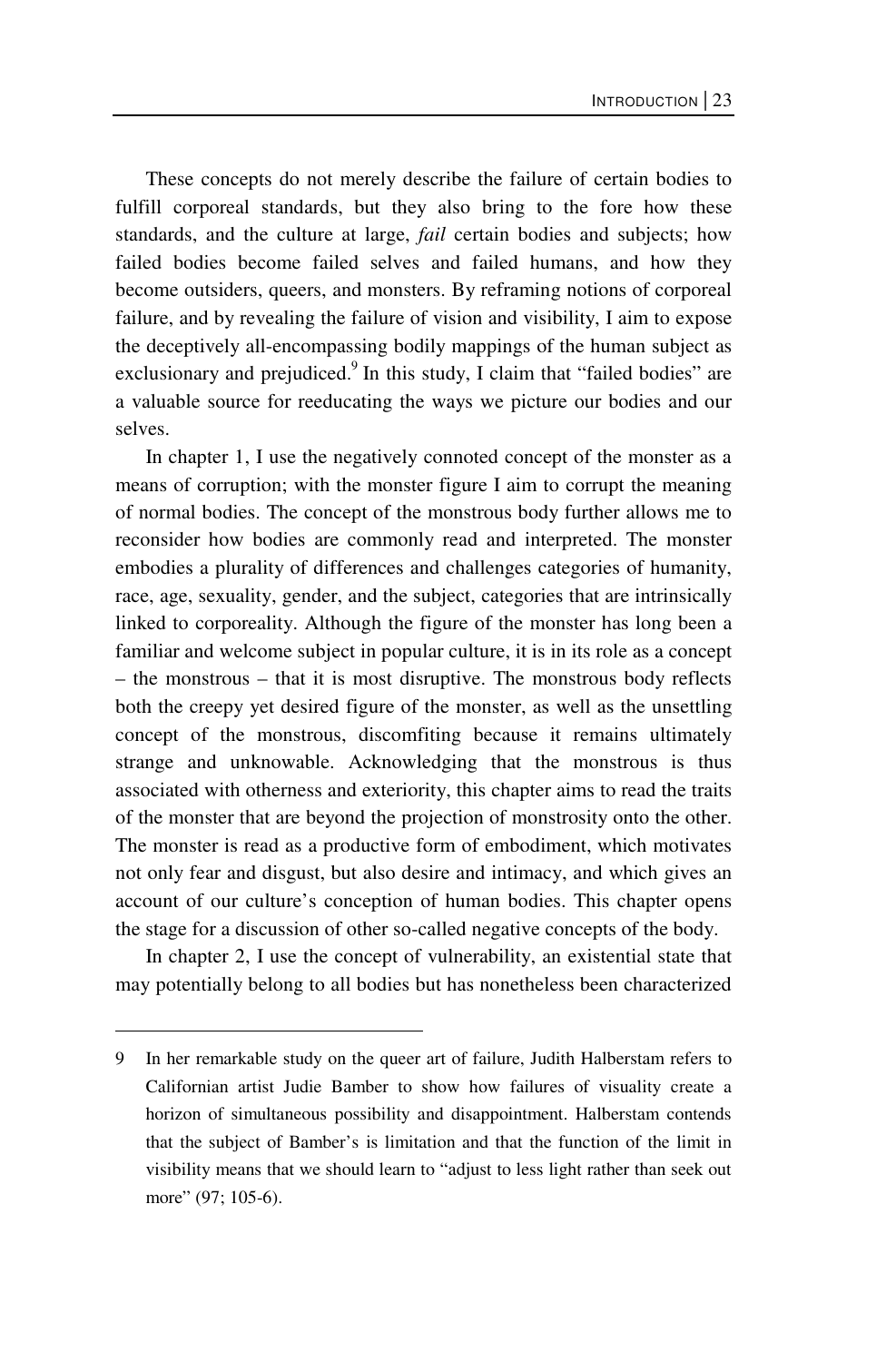as a negative attribute. Like the notion of the monstrous, it is commonly projected onto others. However, I look at vulnerability from the perspective of subjects who use their experience of their bodies as vulnerable to reveal the shared vulnerability of looking and being looked at in the setting of the theatre. The critical contention of visuality and aesthetic paradigms around the body introduces a model for critical analysis of the subject's relation to image-making. This chapter looks at how the absence of corporeal strength and resistance might allow us to conceptualize a new aesthetic that would account for the frailty of vision. And this leads right into chapter 3, in which I analyze subject formations and the potential for gain in the loss of self.

Since the beginning of psychoanalytic theory, the formation of the self has been strongly linked to visual experience and the infant's encounter with its mirror image. The self and the body-image, formed in a shared process, are inseparable from the exception of what has been culturally termed a psychological or physical disorder. My analysis introduces the idea of self-loss as a way to disrupt the conception of a coherent alignment of self and body, which delimits the formation of a multiplicity of evertransforming selves and varied body images. I use the concept of loss of self to point to the potential deficit of certain identificatory and visual categories. As such, the concept promises gain through loss and leads to chapter 4, in which I introduce the concept of absence as a means to look at those aspects of bodies that, though seeming to be invisible, are nonetheless decisive in a subject's bodily experience.

The blind spots that are generated by cultural constructions such as race, gender, or age here serve a double function: I use them to expose the projection of bodily markers onto others as a substitute for the self's search for recognition. And I propose that what is not recognizable about certain bodies gives them the particular potential to overcome or diffuse the frames of bodily representation. The image of a body, created by the beholder of another body, reflects the absence of the "real" body, yet too often represents the existence of a subject caught in the absorption of the look of the other. The pictured body and the living body are disparate but are mutually dependent for the development of the self; the body is understood as an image that mirrors a likeness with the surrounding world, not with a human embodiment that is inherent and fixed. As much as the mirror reflects the self and evokes the body-image, it does not contain the living